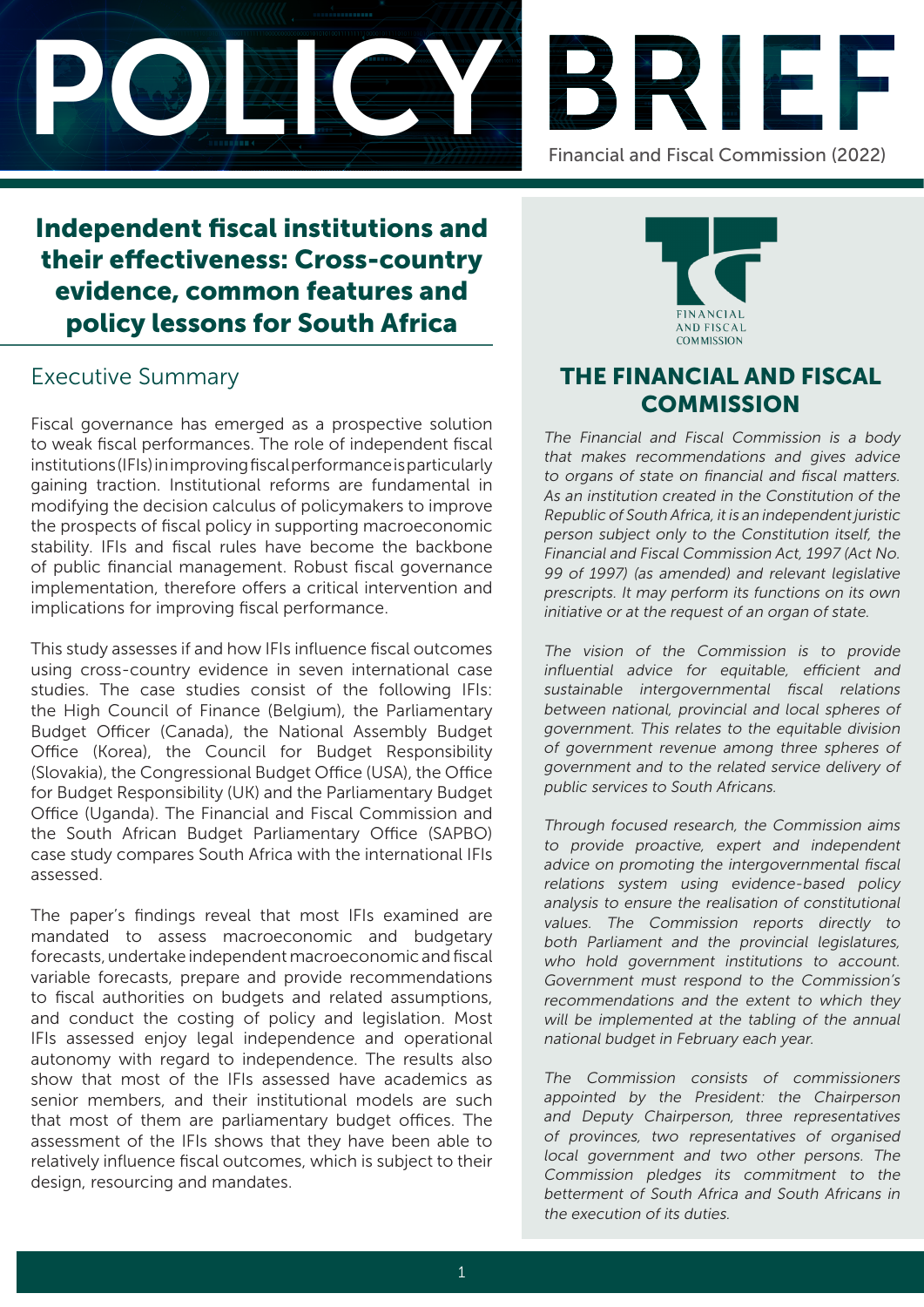### Independent fiscal institutions and their effectiveness: Cross-country evidence, common features and policy lessons for South Africa

Hence, the Commission recommends that SAPBO and the Commission should endorse government macroeconomic and fiscal forecasts, cost all government policies or legislation that impact on fiscal policy, and monitor compliance with the fiscal rules or objectives. Government should establish a process of periodically reviewing the operational independence of SAPBO and the Commission. The Commission and SAPBO should also be provided with timely and comprehensive access to relevant information, including the methodologies, assumptions and data used by National Treasury in budgetary planning. The legal basis for the compliance and explanation of deviance from the recommendation principle for the Commission must be strengthened and extended to cover SAPBO, and the Commission and SAPBO should be formally consulted on budget formulation and execution.

# Background

.

The aptitude of policymakers to constantly adjust policy levers to fulfil well-defined objectives is a two-edged sword. On the one hand, it enables auspicious reactions to unpredicted events. On the other, it rescinds optimum, but time-inconsistent obligations and allows distorted incentives to be translated into damaging policy biases. The manifestation of excessive government deficits and escalating public debts, dating back to as early as the 1970s, is testimony that unrestrained fiscal discretion could translate into detrimental economic consequences. An emerging body of literature shows the prospective benefits of restricting control over and above standard democratic constraints, and how it could be accomplished (Beetsma and Debrun, 2018)<sup>1</sup>.

The failure of rules-based monetary policy, resulting from the financial innovations of the 1980s, necessitated the delegation of monetary policy to non-elected experts who established independent central banks. The official restrictions on fiscal discretion through fiscal rules followed after that. Initially, only a few countries subjected fiscal policy to quantitative limitation. However, the phenomenon quickly gained momentum and the unprecedented proliferation of fiscal rules followed. Presently, the International Monetary Fund (IMF) has data on approximately 80 countries that implement fiscal policy within an official framework consisting of some fiscal rules (IMF, 2017)<sup>2</sup>.

The natural progression, given this context, is that the institutions embraced for monetary policy could and should be adopted for fiscal policy as well. IFIs can play a similar role as independent fiscal institutions. In any case, the frustration with the planning and function of rules-based fiscal frameworks is translating into an increasing number of countries establishing IFIs. IFIs are self-governing public institutions with a remit to objectively evaluate and offer non-partisan advice on fiscal policy and performance. These institutions are responsible for enhancing sound fiscal policy and sustainable public finances in conjunction with fiscal rules.

### Research findings

The findings of this paper are categorised into four main sections: mandates and functions, independence, composition and institutional models, and compliance and impact.

### 1. Mandates and functions

The results show that almost three-quarters (five out of seven) of the IFIs examined are mandated to assess macroeconomic and budgetary forecasts. In contrast, over half (four out of seven) are mandated to undertake independent macroeconomic and fiscal variable forecasts. Less than half (three out of seven) are responsible for monitoring compliance with fiscal rules. More than half (four out of seven) prepare and provide recommendations to fiscal authorities on budgets and related assumptions. All IFIs assessed are obligated to publish public reports on their findings. More than half (four out of seven) conduct the costing of policy and legislation.

<sup>1</sup> Beetsma, R. M. W. J and Debrun, X. 2018. I*ndependent fiscal councils: Watchdogs or lapdogs?.* London, UK: Centre for Economic Policy Research (CEPR) Press.

<sup>2</sup> IMF. 2017. *Fiscal Rule Dataset 1985*–*2015*, Washington: IMF.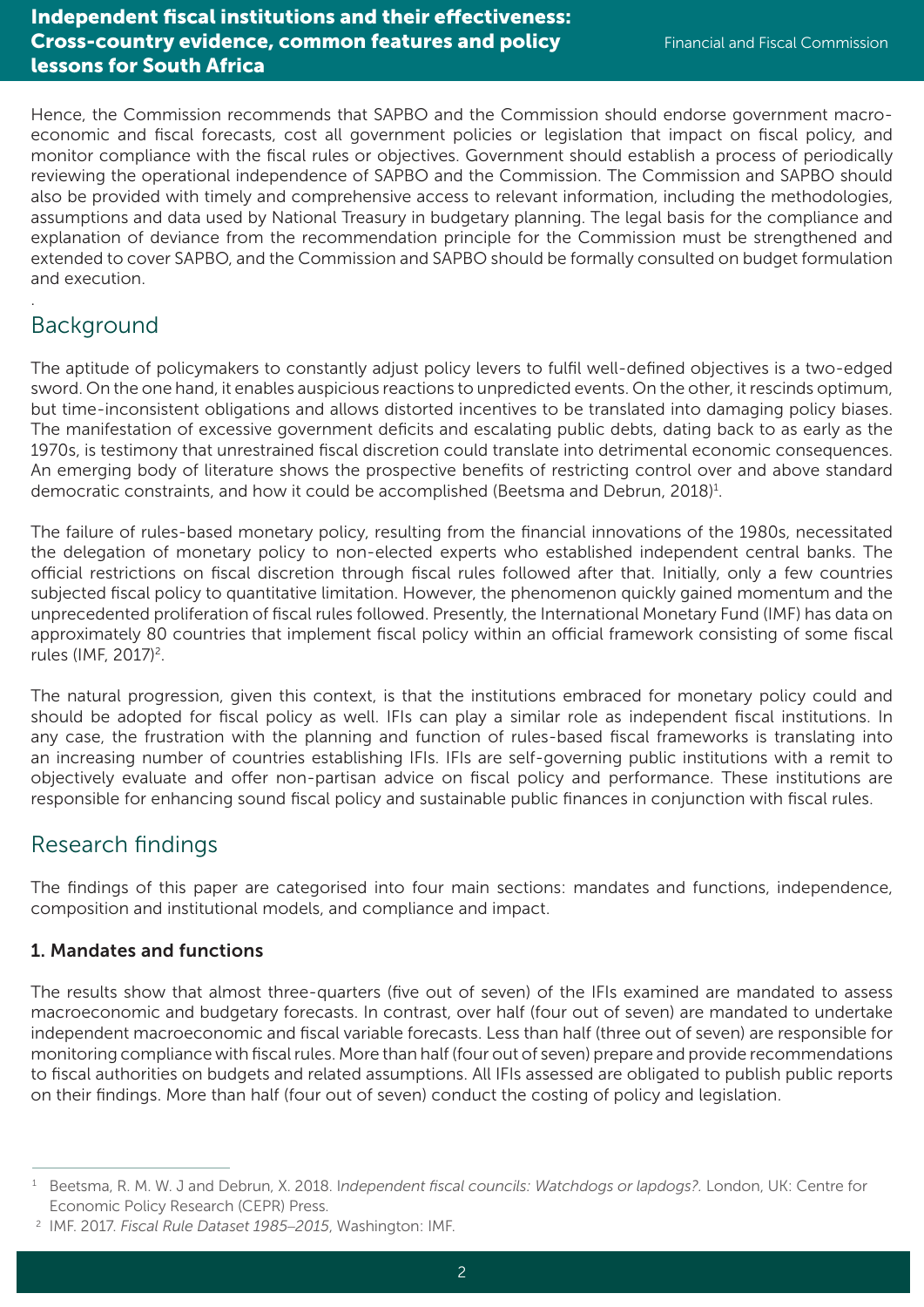The results also show that the South African Parliamentary Budget Office conducts normative analysis, offers recommendations, and issues public reports. It is not mandated to assess budgetary forecasts or undertake independent forecasts of budgetary variables like most of the IFIs assessed. It also does not monitor fiscal rules, nor does it conduct costing of legislation and policy.

#### 2. Independence

The results show that almost three-quarters (five out of seven) of the IFIs assessed enjoy legal independence, while nearly all (six out of seven) enjoy operational autonomy. Nearly three-quarters (five out of seven) of the IFIs can safeguard their budgets, almost all (six out of seven) can hire their staff, and all (seven out of seven) have adequate staff to fulfil their mandates and perform their duties. Almost all (six out of seven) have access to the information required to accomplish their objectives.

The results also show that SAPBO and the Commission enjoy high independence. Their independence is guaranteed in legislation. They can safeguard their budgets, hire their staff, and have adequate staff to perform their duties and access the information required to achieve their goals. However, the Commission and SAPBO do not have complete operational independence because they are under the executive and legislature, respectively. This means that a procedure of continually evaluating the independence of these IFIs is required. This mechanism will be crucial in detecting any changes impeding the effectiveness and independence of these IFIs in the form of a set of minimum standards.

The analysis further shows that the Commission and SAPBO enjoy a relatively good flow of information from the national government. However, the data on budgetary procedures at state-owned entities is still scarce. The same goes for the methodological details on how the government performs the costing of its policy measures.

#### 3. Composition and institutional models

The results show that almost three-quarters (five out of seven) of the IFIs assessed have academics as senior members, nearly all (six out of seven) have policy experts as senior members, and almost three-quarters (five out of seven) have politicians as senior members, and nearly all (six out of seven) have civil servants as senior members. All the IFIs assessed have other senior members who do not fall squarely into the abovementioned categories. In terms of institutional models, the majority of the IFIs assessed (four out of seven) are parliamentary budget offices, the minority (two out of seven) are under the executive, and only one (one out of seven) is a stand-alone institution. The results also show that most senior members of SAPBO are academics, policy experts and civil servants. The analysis shows that SAPBO follows the best international practice in the constitution of its senior management teams.

#### 4. Compliance and impact

The results show that less than a third (two out of seven) of the IFIs assessed produce macroeconomic and fiscal forecasts that are used in the budget, less than a third (two out of seven) require fiscal authorities to either comply or explain any deviations from the forecasts and recommendations of IFIs, while only one (one out of seven) is mandated to have formal consultations or hearings as part of the budget formulation to interact directly with the stakeholders responsible for budget preparation. None of the IFIs assessed were mandated to produce forecasts that are binding for fiscal policy. Similarly, none of the IFIs assessed were permitted to halt the budgetary process if it has serious reservations about it.

The results also show that SAPBO does not produce macroeconomic and fiscal forecasts that are used in the budget. It is also not mandated to make formal recommendations that require fiscal authorities to either comply or explain any deviations from them, nor is it mandated to have formal consultations or hearings as part of the budget formulation to interact directly with the stakeholders responsible for budget preparation. It is also not mandated to produce forecasts that are binding for fiscal policy, nor is it empowered to halt the budgetary process if it has serious reservations about it.